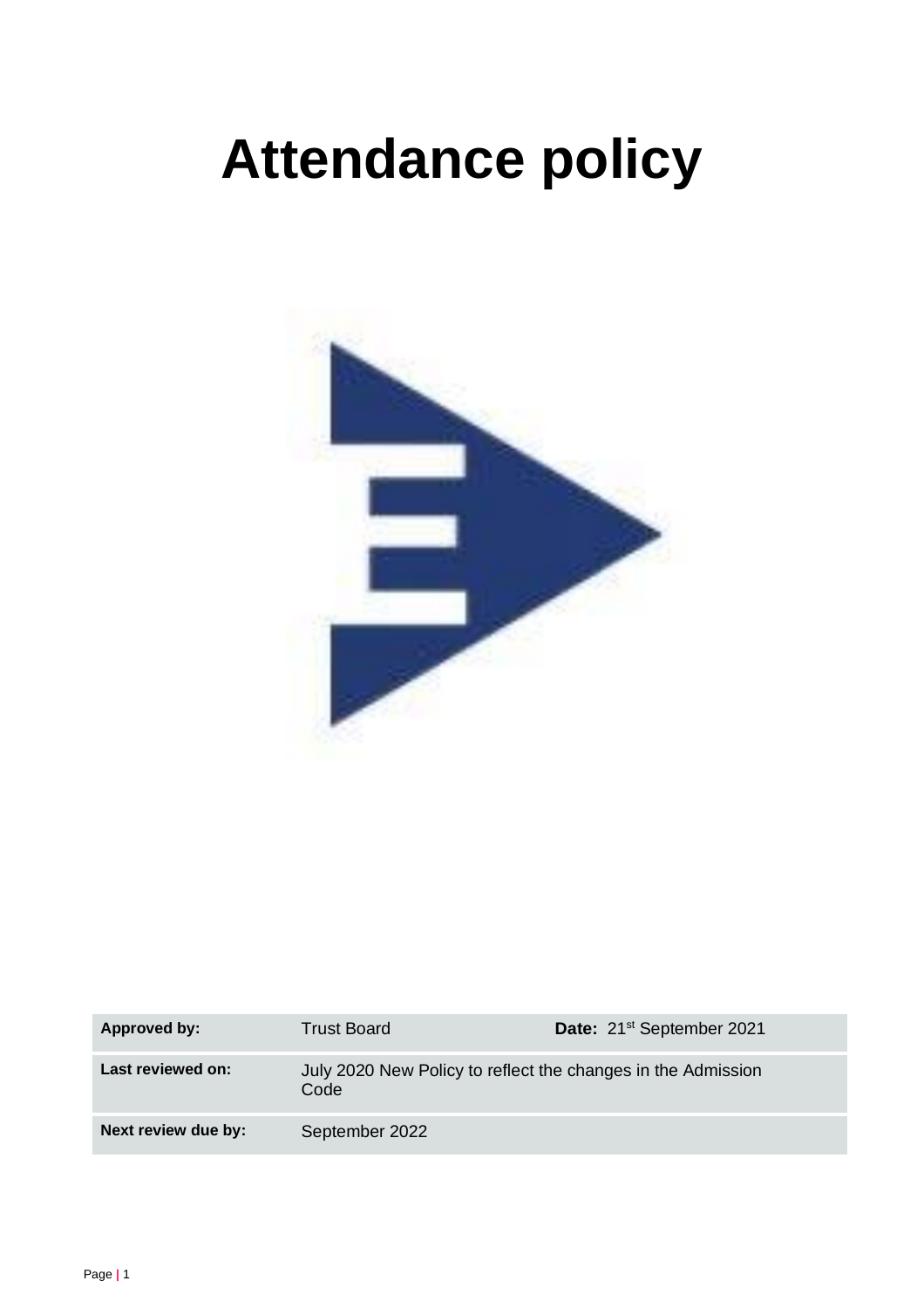## **1. Rationale**

The Eastern Multi-Academy Trust is committed to providing a full and efficient education to all pupils and embraces the concept of equal opportunities for all. This Policy has been developed in order to give a consistent response to all students and families in our care.

The Trust wants to do its best for all its young people and believes that regular attendance at the Academy is vital for children as it promotes good learning, positive attitudes and maintains continuity in their education and in their friendships. Students should be at the Academy on time every day the Academy is open unless the reason is unavoidable. Permitting absence from the Academy without a good reason is an offence by a parent. The Trust will endeavour to provide an environment where all pupils feel valued and welcome.

For a child to reach his/her full educational achievement, a high level of education attendance is essential. The Trust will consistently work towards a goal of 100% attendance for all children. Every opportunity will be used to convey to pupils and their parents or carers the importance of regular and punctual attendance.

Attendance is subject to various education laws and this Policy is written to reflect these laws and the guidance produced by the Department for Education.

Each year the Trust academies will examine their attendance figures and set attendance/absence targets which will reflect both national and Trust attendance targets. The Trust and its academies will discuss their attendance figures and the success of this Policy on an annual basis and will review its systems for improving attendance at regular intervals to ensure that it is achieving its set goals.

# **2. Procedures**

Any student who is absent from the Academy at the morning or afternoon registration period must have their absence recorded as being authorised, unauthorised or as an approved educational activity. Only the Principal or a member of staff acting on his/her behalf can authorise absence. If there is no known reason for the absence at registration, the absence must be recorded in the first instance as unauthorised.

The coding for any absences will be in accordance with the guidance provided by the Department for Education.

### **3. Lateness**

The Trust academies set their own registration times. Morning registration will take place at the start of the (Name of Academy) day at (insert time) am. The registers will remain open for (30) minutes. Any child arriving after this time will be marked as having an unauthorised absence unless there is an acceptable explanation such as delayed 'school' transport. In cases, for example, where the absence at registration was for attending an early morning medical appointment, the appropriate authorised absence code will be entered. Medical evidence may be requested to support the absence.

Students arriving after the start of 'school' but before the end of the registration period will be treated, for statistical purposes, as present but will be coded as late before registers close.

# **4. First Day Absence**

On the first day of an absence, parents/carers should contact their child's academy before the registration period closes. If no contact has been made, the Academy will endeavour to contact parents/carers as quickly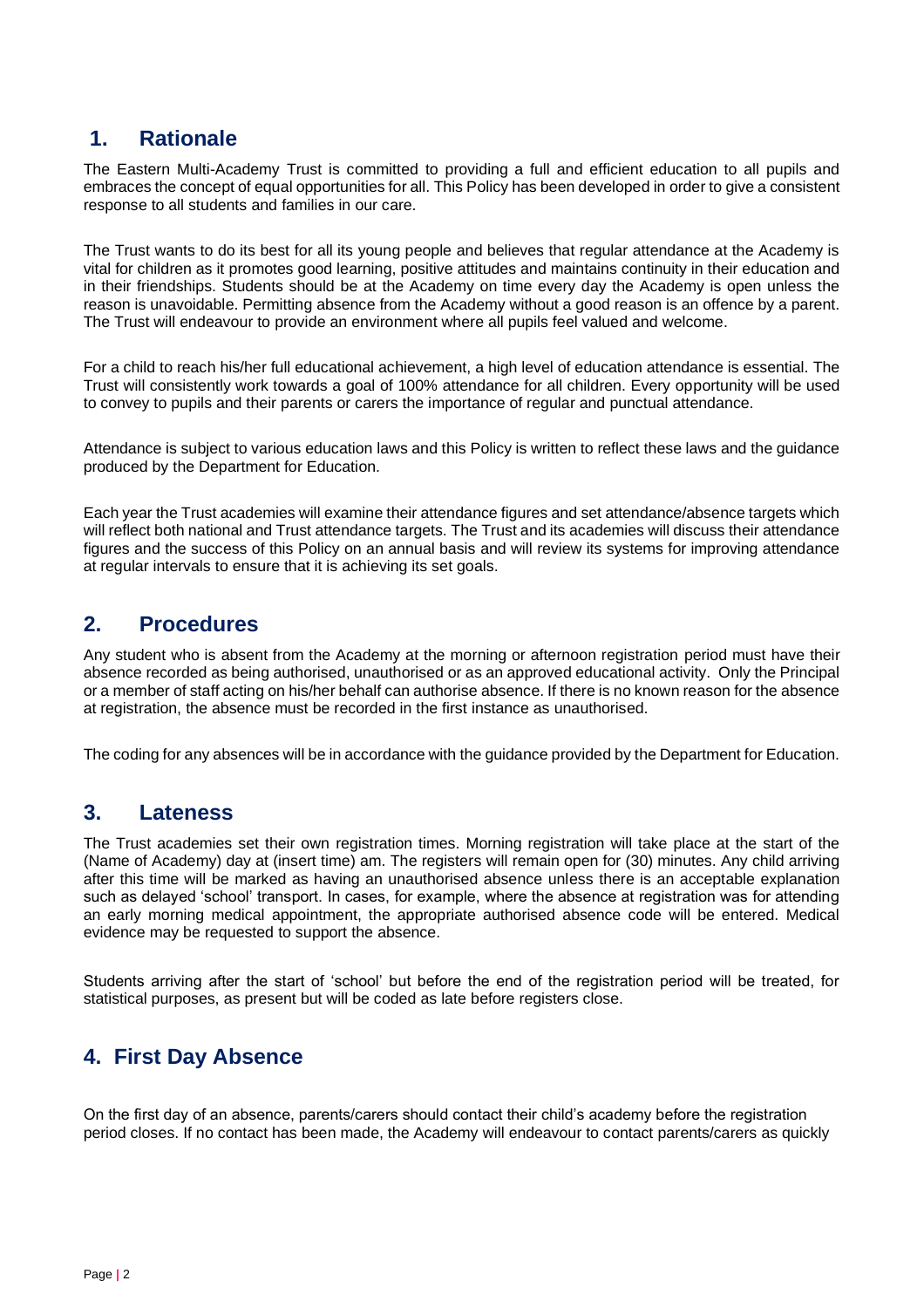as possible during the 'school' day and will transfer information to the registers, alerting the Principal or other key staff to any wellbeing issues.

If no contact is received from parents by the end of the morning of absence, the Academy will phone or text them. The Academy will continue to make daily contact until a response is received and will also make general enquires during this time and try other contact numbers.

# **5. Ten Days' Absence**

Any pupil who is absent without an explanation for ten consecutive days will be notified to the relevant Local Authority, by submitting a referral to the Children's Services Attendance staff for the local area. This is a legal requirement. The Academy will include details of the action they have taken.

### **6. Absence Notes**

Notes of telephone calls received and written notes received from parents explaining absence should be kept for the remainder of the academic year. If there are attendance concerns about the child which may require further investigation the notes may need to be retained for a longer period.

If there are attendance concerns about the child, further medical evidence must be produced

(e.g. doctor's note, prescription, medicine label). Principals retain the right to un-authorise absence without medical evidence.

## **7. Frequent Absence**

It is the responsibility of all staff in each academy to be aware of, and bring attention to, any emerging attendance concerns. In cases where a pupil begins to develop a pattern of absences, the Academy will try to resolve the problem as soon as possible. Attendance is monitored periodically. When a pupil's attendance falls lower than the national average or causes concern, parents will be contacted by the Academy. The Academy will look for patterns and reasons for absence, making parents aware of the number of absences and the importance of attendance etc. Additional support may be available from outside agencies and in some cases the Academy will seek advice from the Attendance Improvement Officer. Action may include the use of the Fast Track system and/or Fixed Penalty Notices. Monitoring will continue and a Common Assessment Framework meeting could be considered.

# **8. Persistent Absence [PA]**

All pupils whose attendance level falls below *96%* will be subject to an action plan to support their return to full attendance. These action plans will be set up by the Academy's Attendance Officer. The action plan will include engagement with all parties who can support the child's attendance and details of systems such as Fast Track, Attendance Panels, and Family Support Processes utilised by the Academy.

PA is currently set at *90%* (**10 sessions in a six-week period**) therefore intervention should be happening well before attendance falls to this level.

# **9. A Welcome Back**

It is important that on return from an absence, all pupils are made to feel welcome. This should include ensuring that the pupil receives help to catch up on missed work and is updated on any information which has been passed to other children.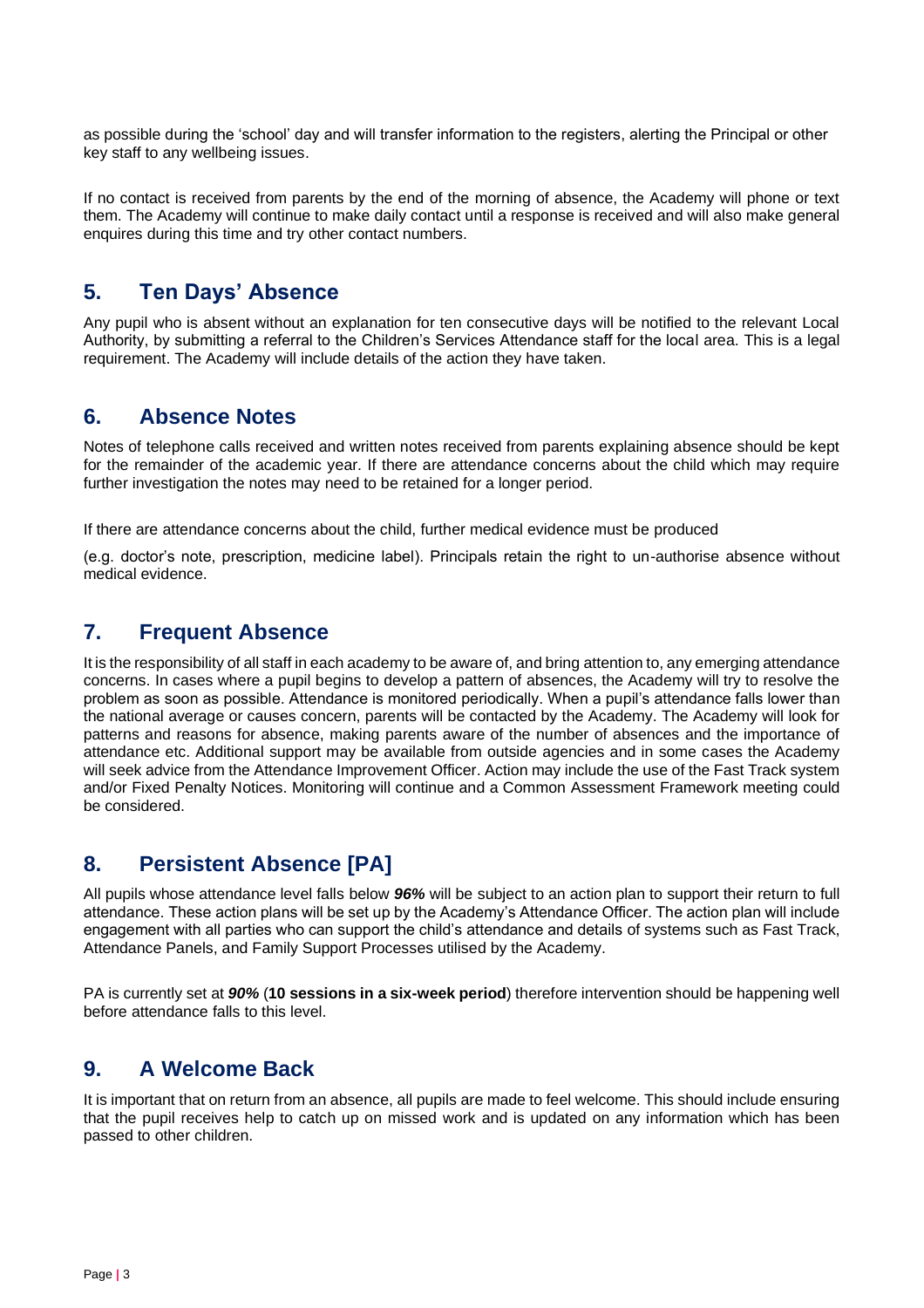# **10. Safeguarding**

Attendance is an important element of Safeguarding and schools should put in place appropriate safeguarding responses for children who go missing from education, particularly on repeat occasions.

Emergency contact numbers should be provided and updated by the parent with whom the pupil normally resides. Schools should hold more than one contact number; this goes beyond the legal requirement but is good practice. Doing so provides schools with additional options for making contact with a responsible adult when a child is missing school and is also identified as a welfare and/or safeguarding concern.

Academies should always follow-up any absences to ensure that the proper safeguarding action is taken.

DSLs should check the absence list on a daily basis to ensure that appropriate follow-up action can be taken where required.

# **11. Promoting Attendance**

The Eastern Multi-Academy Trust family of academies work actively together to improve attendance in our area and give consistent messages about the importance of good attendance. Each academy will use opportunities as they arise to remind parents/carers of their responsibility to ensure that their children receive education and will make clear the links between attendance and attainment. Information about attendance, procedures and attendance rates is published in the Academy Prospectus. The Home/School Agreement mentions the importance of good attendance and the parents/carers' responsibility. A promotional leaflet is also used.

# **12. Attendance Awards**

Academies will reward pupils who have good or improving attendance, in particular through praising the individual child and, for example, by awarding certificates for 100% attendance on a termly basis.

# **13. Holidays and absences (other than medical) in Term Time**

Holidays during term time are not permitted **and will not be authorised**. Most other absences, unless medical in nature, are not permitted (see below, under Authorised Absences for possible exceptions). Parents will be reminded of the effect absence can have on a pupil's potential achievement. **Absences in term time will only be authorised in exceptional circumstances and parents must apply in writing in advance for permission using the agreed form here [\(https://www.norfolk.gov.uk/-/media/norfolk/downloads/education](https://www.norfolk.gov.uk/-/media/norfolk/downloads/education-learning/application-for-pupil-leave-of-absence-from-school-during-term-time.pdf?la=en&hash=043B1FA7653F6C352C42A4E7FE6D2D5EB30BE78B)[learning/application-for-pupil-leave-of-absence-from-school-during-term](https://www.norfolk.gov.uk/-/media/norfolk/downloads/education-learning/application-for-pupil-leave-of-absence-from-school-during-term-time.pdf?la=en&hash=043B1FA7653F6C352C42A4E7FE6D2D5EB30BE78B)[time.pdf?la=en&hash=043B1FA7653F6C352C42A4E7FE6D2D5EB30BE78B\)](https://www.norfolk.gov.uk/-/media/norfolk/downloads/education-learning/application-for-pupil-leave-of-absence-from-school-during-term-time.pdf?la=en&hash=043B1FA7653F6C352C42A4E7FE6D2D5EB30BE78B)**.

Exceptional circumstances must exist for authorisation to be given for all types of personal leave. There must be a very strong case for why it would be impossible or unfeasible for the pupil to attend school, and why it is impossible for the parent(s) to take holiday in any of the available school vacations. Unfortunately, requesting absence for a holiday in term time because the costs are too high in the summer break is not an exceptional circumstance: other vacation periods are available.

There is no complete definition of 'exceptional circumstances'. Each case is different and must be treated as such. Each application is individual to the pupil and it is for the Principal of the academy to come to a decision. The law tells us that even though a family may have one set of exceptional circumstances to be considered, the circumstances of each child must also be considered. Examples of exceptional circumstances could include a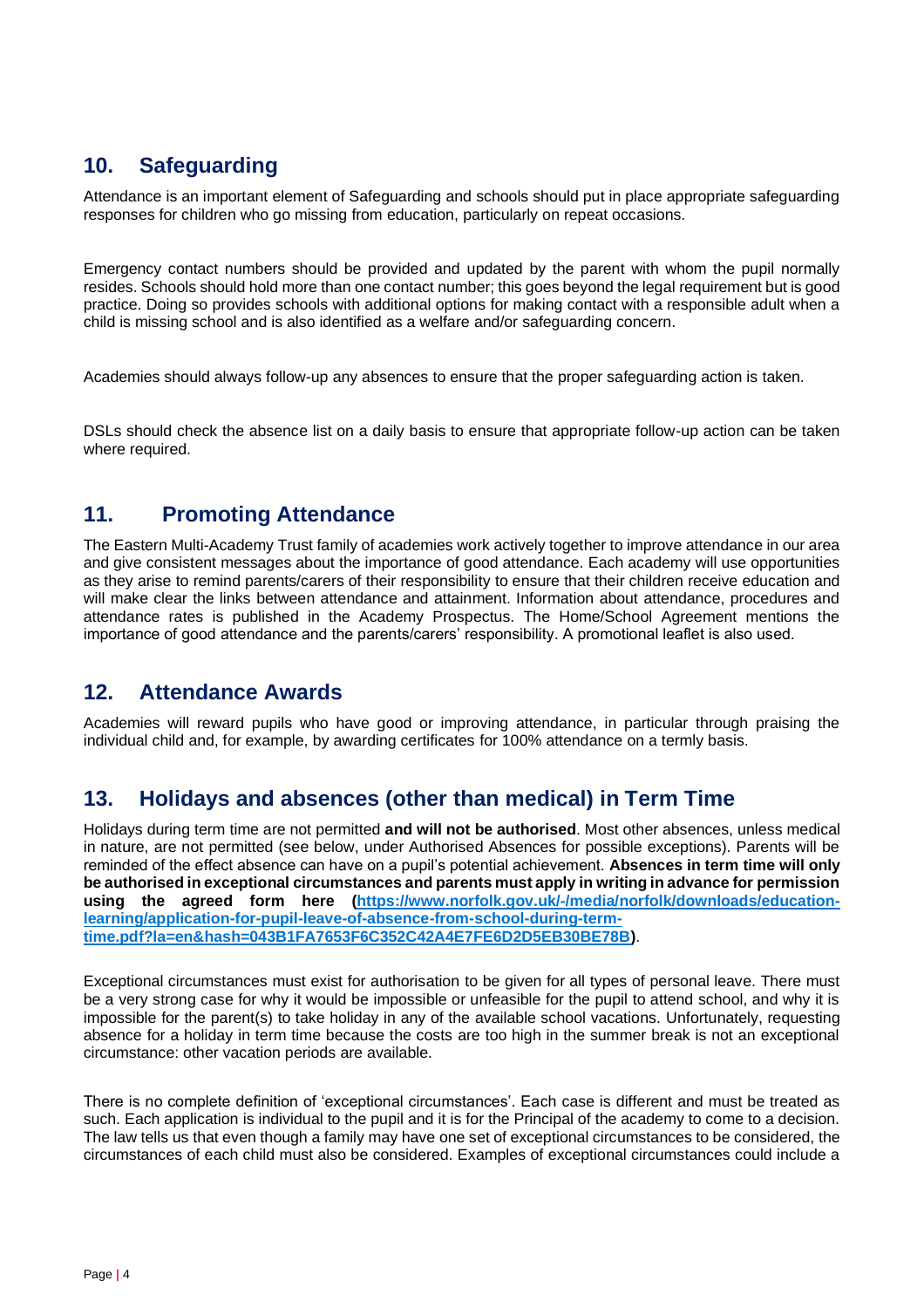sudden *immediate* family bereavement, a parent who is a member of the armed forces and is unable to take leave at other times or a parent is employed by the emergency services and is required to work for a national event leading to leave being cancelled.

*"Head teachers should not grant leave of absence unless there are exceptional circumstances. The application must be made in advance and the head teacher must be satisfied that there are exceptional circumstances based on the individual facts and circumstances of the case which warrant the leave. Where a leave of absence is granted, the head teacher will determine the number of days a pupil can be away from school. A leave of absence is granted entirely at the head teacher's discretion."*

DfE School Attendance Guidance 2016

Should you request leave of absence for more than one child, at different schools,

Principals/Headteachers are likely to discuss the application together and will attempt to reach one decision.

In some Year groups, due to teacher and statutory assessments and controlled assignments, no absences will be authorised during certain periods, e.g. SATs and exam periods.

The academy will seek to respond to applications within five working days, though this is not always possible. Please remember that we must have sufficient advanced notice to consider applications. All absences taken without prior authorisation cannot be authorised after the event.

Should you not wish to accept the decision of the Principal, you may appeal to the governors in writing care of The Clerk to the Governors at your child's school. You should do this within 10 days of receipt of the school's decision.

# **14. Categorisation of Absence**

Any child who is on roll but not present in the Academy must be recorded within one of these categories.

1. **Unauthorised Absence** 

Children where no reason has been provided, or whose absence is deemed to be without valid reason.

2. **Authorised Absence** 

Children who are away from the Academy for a reason that is deemed to be valid under the Education Act 1996.

Authorised absences include illness, religious observance, exclusions from school and Gypsy, Roma and Traveller absence. Medical or dental appointments may be authorised should there be no alternative times available, as may be the case with hospital appointments. However, routine check-ups or GP visits should take place outside school hours where possible. Illness must be notified to the school on the first morning. Medical notes may be requested if the absence is prolonged or recurring.

#### 3. **Approved Educational Activity**

Supervised educational activity undertaken off site but with the approval of the Academy. Children recorded in this category are deemed to be present for attendance returns purposes. This would include:

- $\Box$  Work experience placements
- $\Box$  Field trips and educational visits
- $\square$  Sporting activities
- $\Box$  Link courses or approved education off site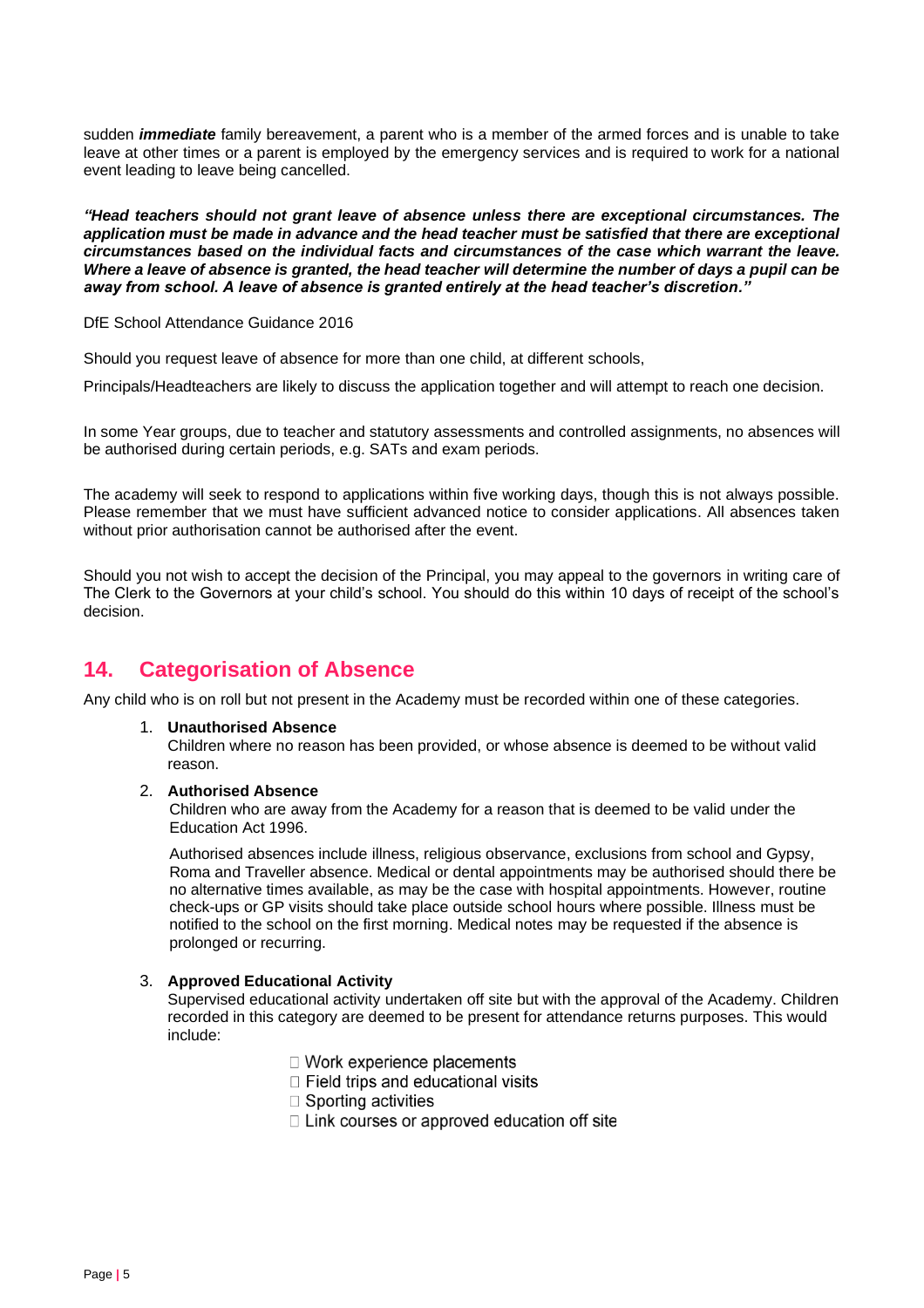If a child is receiving education off site or is attending at a school/academy where they are dual registered, the Academy will liaise with the other education provider to check on attendance.

# **15. The Registration System**

Academies will use a computerised system for maintaining attendance records. The following national codes will be used to record attendance information. For recording absence due to Covid please see the separate [DfE guidance available here.](https://assets.publishing.service.gov.uk/government/uploads/system/uploads/attachment_data/file/1012256/Recording_non-attendance_related_to_coronavirus__COVID19__sub-codes.pdf)

| Code                     | <b>Description</b>                        | <b>Meaning</b>                      |  |
|--------------------------|-------------------------------------------|-------------------------------------|--|
| $\prime$                 | Present (AM)                              | Present                             |  |
| $\overline{\mathcal{L}}$ | Present (PM)                              | Present                             |  |
| B                        | Educated off site (NOT dual registration) | Approved education activity         |  |
| С                        | Other authorised circumstances (Not       |                                     |  |
|                          | covered by another appropriate code/      | Authorised absence                  |  |
|                          | description)                              |                                     |  |
| D                        | Dual registration (i.e. pupil attending   | Approved education activity         |  |
|                          | another establishment)                    |                                     |  |
| E                        | Excluded (no alternative provision made)  | Authorised absence                  |  |
| F                        | Extended family holiday (agreed)          | Authorised absence                  |  |
| H                        | Family holiday (agreed)                   | Authorised absence                  |  |
| ı                        | Illness (NOT medical or dental etc.       | Authorised absence                  |  |
|                          | appointments)                             |                                     |  |
| J                        | Interview                                 | Approved education activity         |  |
| $\mathsf{L}$             | Late (before registers closed)            | Present                             |  |
| М                        | Medical/dental appointment                | Authorised absence                  |  |
| N                        | No reason yet provided for absence        | Unauthorised absence                |  |
| Ο                        | Unauthorised absence (not covered by any  | Unauthorised absence                |  |
|                          | other code/description)                   |                                     |  |
| P                        | Approved sporting activity                | Approved education activity         |  |
| R                        | Religious observance                      | Authorised absence                  |  |
| S                        | Study leave                               | Authorised absence                  |  |
| T                        | Traveller absence                         | Authorised absence                  |  |
| U                        | Late (after registers close)              | Unauthorised absence                |  |
| $\mathbf v$              | Educational visit or trip                 | Approved education activity         |  |
| W                        | Work experience                           | Approved education activity         |  |
| X                        | Untimetabled sessions for noncompulsory   | Not counted in possible attendances |  |
|                          | school-age pupils                         |                                     |  |
| Y                        | <b>Enforced closure</b>                   | Not counted in possible attendances |  |
| z                        | Pupil not yet on roll                     | Not counted in possible attendances |  |
| #                        | School closed to pupils                   | Not counted in possible attendances |  |

# **16. Record Preservation**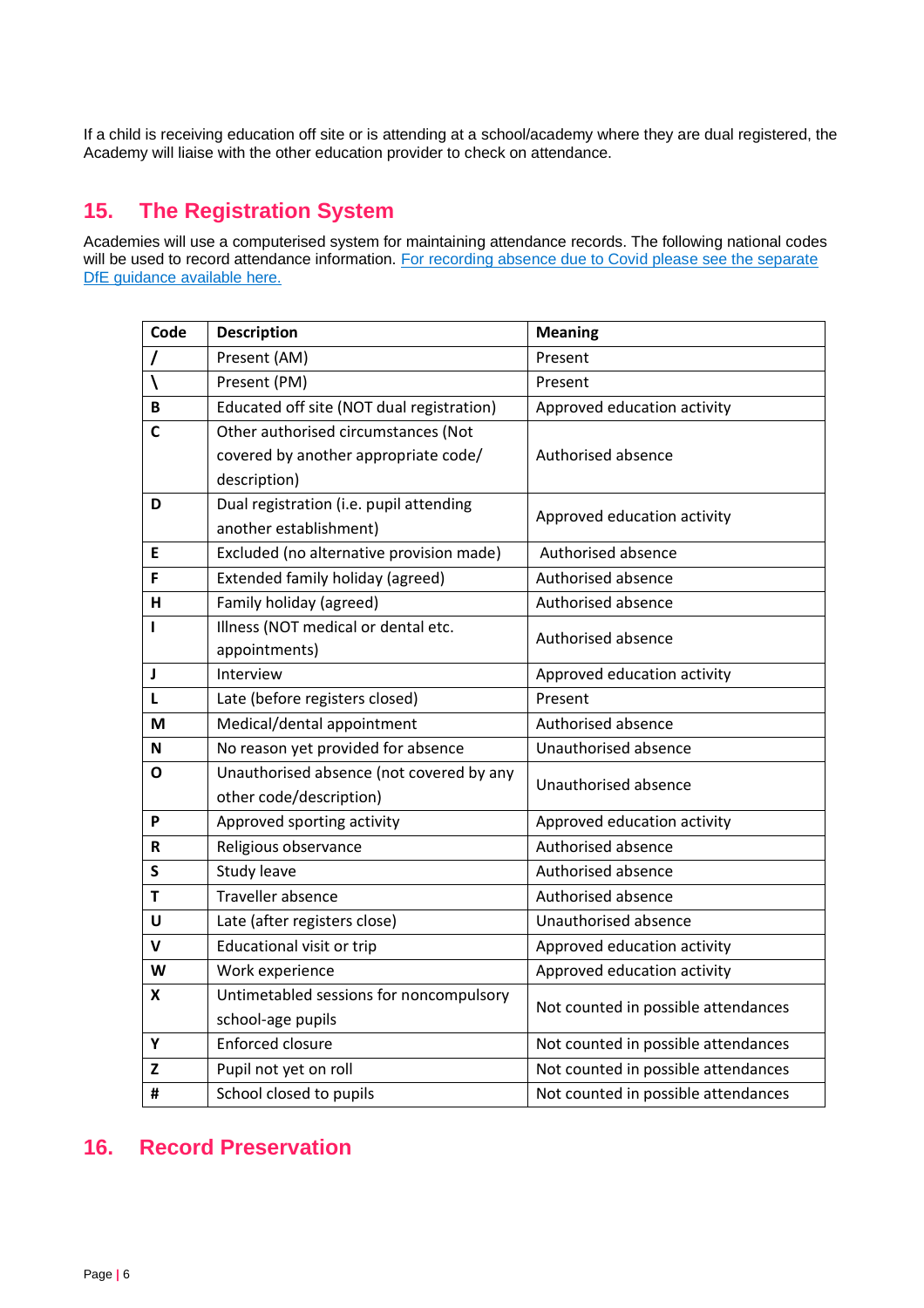Academies must ensure compliance with attendance regulations by keeping attendance records for at least 3 years.

**Computer registers will be printed out at least once a month and bound into annual volumes or preserved as electronic back-ups.**

### **17. Register Security**

Registers or attendance marking sheets if used must be safely stored.

#### **18. Attendance Targets**

The Trust academies will set attendance targets each year. A system for analysing performance towards the targets will be established and a Senior Leader will be responsible for overseeing this work. Academies will make use of the attendance data available on the ASP (Analysing School Performance) system when setting its target. Targets will relate to national averages.

#### **19. Attendance Governor**

Each academy will have a named governor for attendance.

#### **20. Documents Used to Support this Policy:**

 $\Box$  Template

□ Medical form to support absence.

### **Appendices The Law**

The Education Act 1996 Part 1, Section 7 states:

The parent of every child of compulsory school age shall cause him/her to receive efficient full-time education suitable –

[a] To his age, ability and aptitude and [b] To any special needs he/she may have either by regular attendance at school or otherwise.

For educational purposes the term parent is used to include those that have parental responsibility and/or those that have the day to day care of the child.

The legislation that appertains to children who are of compulsory school age and are registered at school is contained within this Act.

Part V1 Section 444 contains the details of when an offence is committed if a child fails to attend school.

Register and Admission Roll keeping.

The legal requirements are found in:

The Education [Pupil Registration] (England) Regulations 2006.

**Absences during Term Time**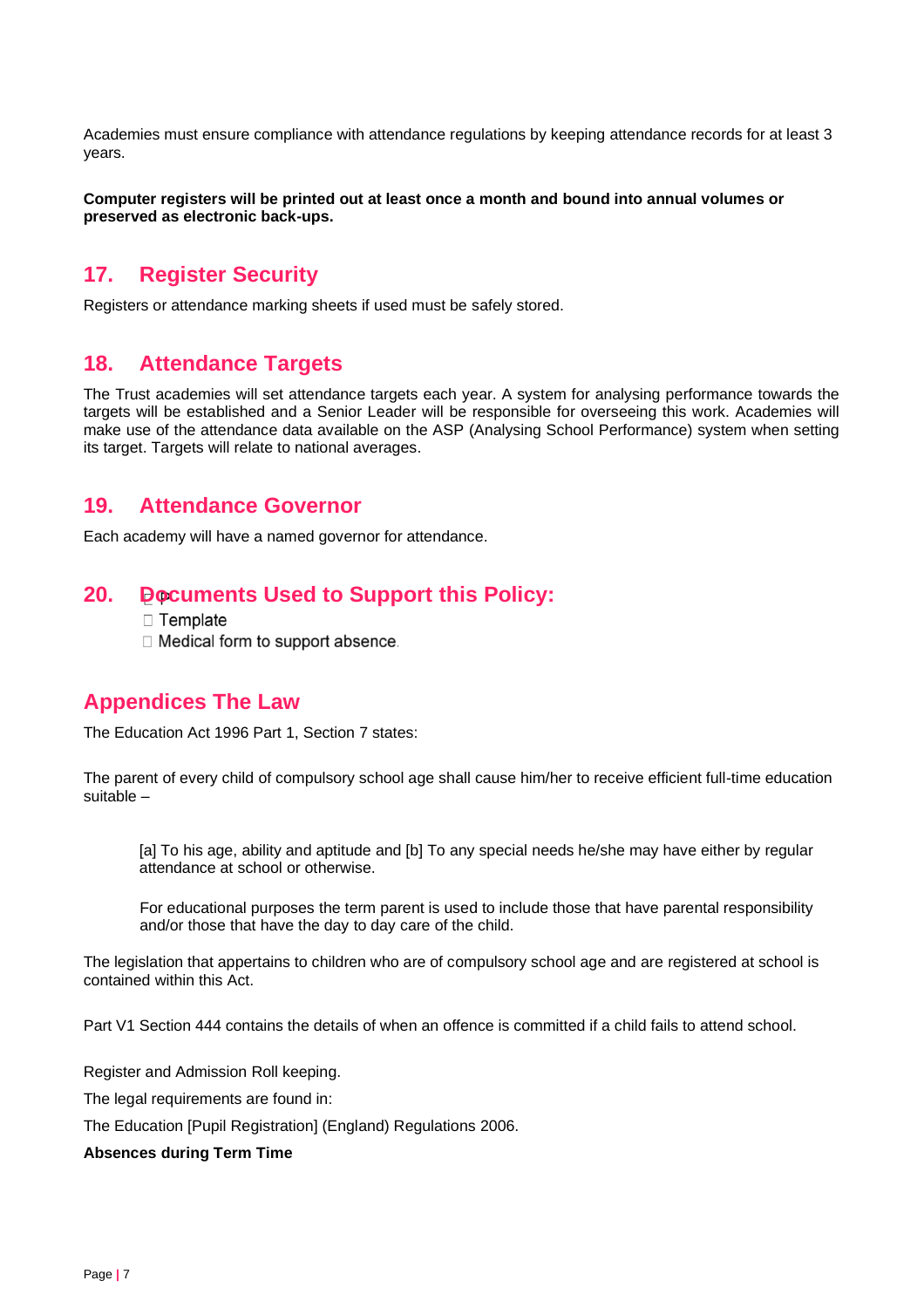Parents/carers are required under the Education Act (2006) to ensure their child attends the Academy regularly.

Amendments have been made to the 2006 regulations in the Education (Pupil Registration) (England) (Amendment) Regulations 2013. These amendments make clear that Principals may not grant any leave of absence during term time unless there are exceptional circumstances.

Academies will not authorise absences if they believe it is to the detriment of a child's education or if the absences are during Academy exam periods and SATs.

Before applying parents/carers are advised to consider very seriously how the absences will affect their child's education. Academies are not obliged to provide work for children taking leave of absence, however some may choose to do this.

The Government states that any excessive absence or any refusal of leave of absence must be recorded as unauthorised on the child's records. Parents/carers need to be aware an accumulation of unauthorised absences will result in Penalty Notices or legal proceedings being taken.

## **Penalty Notices.**

Penalty Notices are fines of £60 to £120 imposed on parents per pupil. They are an alternative to the prosecution of parents for failing to ensure that their child, of compulsory school age, regularly attends the school/academy where they are registered or at a place where alternative provision is provided.

They can only be issued by the Principal or someone authorised by and through the Local Authority Officer or the police. All schools/academies in Norfolk must send penalty notices to be issued to the Local Authority, and the police must send copies of penalties to the Local Authority.

Penalty notices are issued to each parent liable for the attendance offence or offences.

Penalties can be used where the pupil's absence has not been authorised by the Academy.

Penalties may also be issued where parents allow their child to be present in a public place during Academy hours without reasonable justification during the first five days of a fixed period or permanent exclusion. The parents must have been notified by the Academy at the time of the exclusion of this and the days to which it applies.

Parents are advised to discuss with the Academy any request for leave of absence prior to making any bookings. Our Academy's designated person is ultimately the Principal. It is the parent/carers responsibility to ensure confirmation is received from the Academy before the trip is taken and they do not assume permission is granted if written confirmation has not been received.

#### **Fast Track Process**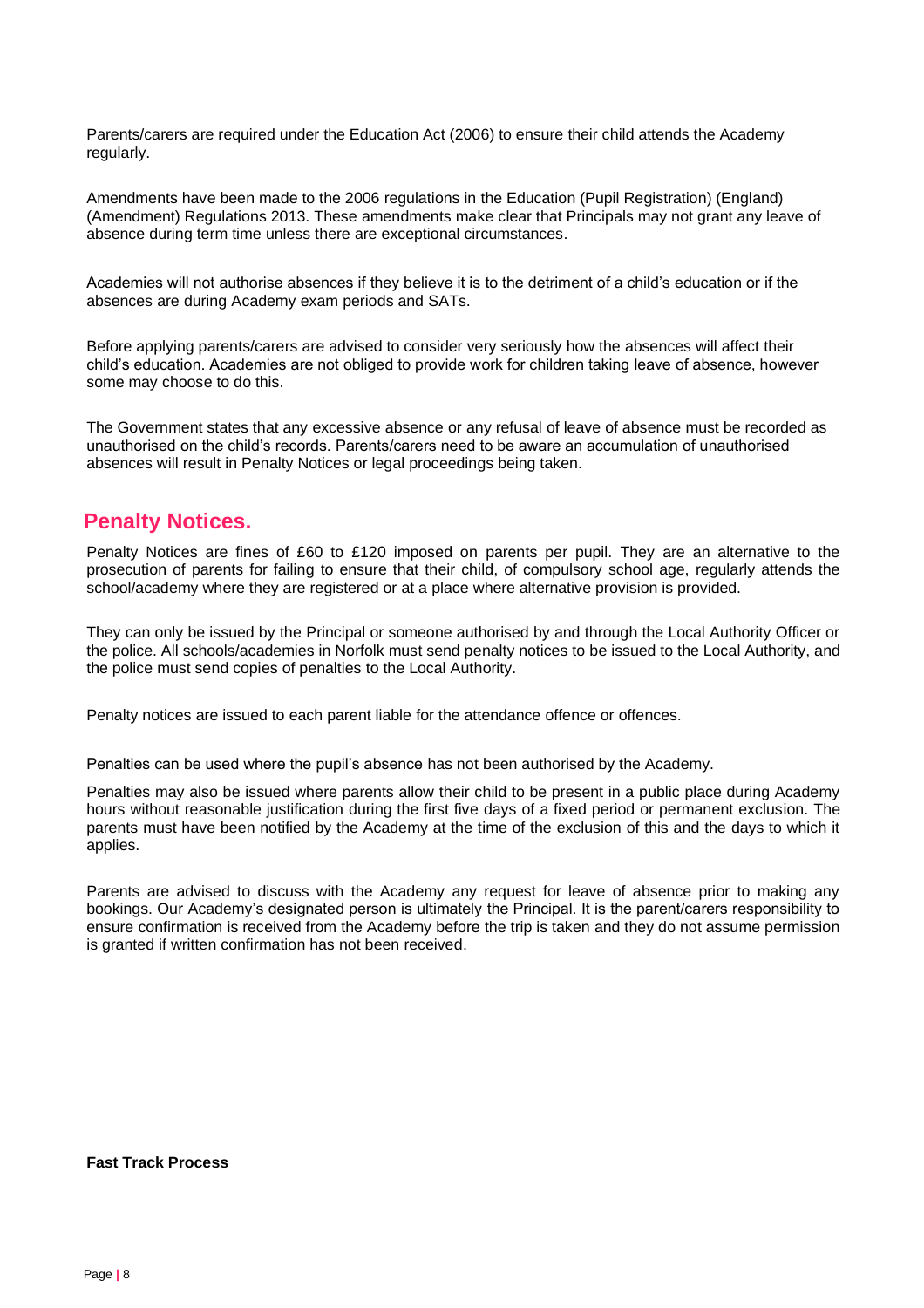#### *What is the purpose of the Fast Track to Attendance Panel Meeting?*

The purpose of the Fast Track to Attendance Panel meeting is for you and your child to meet with teachers, school governors and Attendance Improvement Officers to identify the reasons for absence and to work together to improve attendance.

#### *What will happen at the Fast Track to Attendance Panel Meeting?*

The reasons for absence will be identified and different strategies to improve attendance will be considered A supportive action plan will be agreed An attendance target will be set Whilst the intention of the Fast Track to Attendance Panel meeting is that attendance will improve, consideration will be made to legal action if attendance targets are not met. This could include prosecution in the magistrates' court, education supervision orders or parenting orders.

#### *What happens next?*

A Review Fast Track to Attendance Panel meeting will be arranged and at this meeting the action plan and attendance will be reviewed. A new action plan will be agreed. If the attendance target is met, the Review Panel can recommend that no further action is required. However, the school will continue to monitor the attendance of your child and will notify the Local Education Authority if attendance deteriorates. This could still result in legal action being taken. If the attendance target is not met, the Review Panel will recommend to the Local Education Authority that legal action is taken as specified above: i.e. prosecution in the magistrate's court, an Education Supervision Order or Parenting Order.

#### **Who is responsible for compliance of this policy?**

The Academy Council/Interim Executive Board is responsible for each academy's compliance with this policy. Each Academy Council should provide appropriate challenge and support around the current attendance, absence data (especially Persistent Absence) and the academy's actions to support good attendance of all pupils. Academy Council Members should pay particular attention to the attendance of vulnerable groups, especially disadvantaged, Looked After Children and SEND.

The local academy lead for attendance is responsible for reporting on attendance to the Academy Council or IEB.

The Principal is responsible for reporting on attendance to their Academy Council *through the Principal's Report and at each Challenge & Support Meeting. The Regional Directors/Directors of Education are responsible for offering appropriate challenge and support around the attendance data and for monitoring the effectiveness of the work of the academy in improving attendance for all children.*

The Directors of Education are responsible for reporting on attendance to the relevant Education Sub Committee of the Board.

Local Annex A